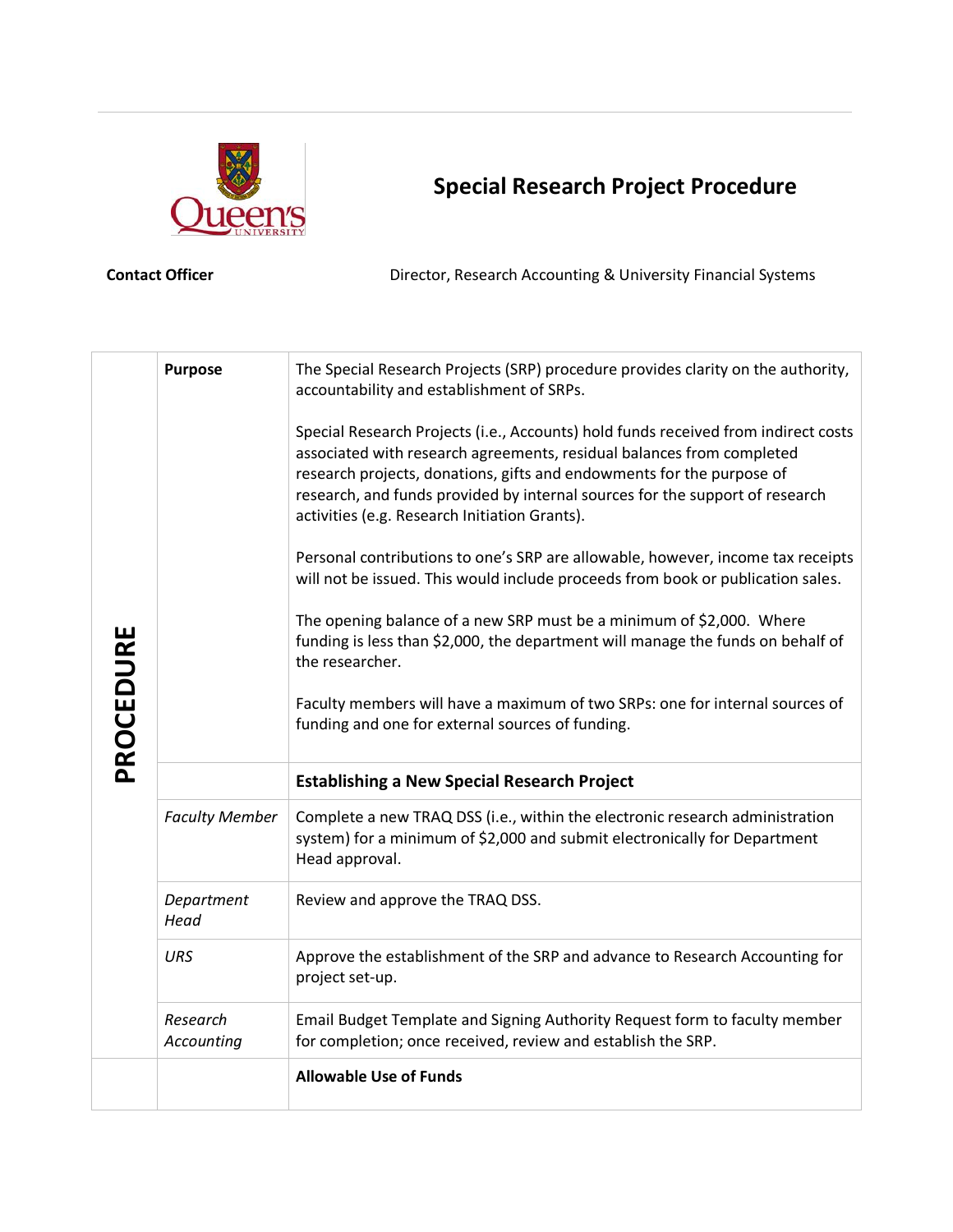| <b>Faculty Member</b>                                               | Review the detailed list of eligible expenses (see Appendix A). If the eligibility of<br>an expense is questionable or does not appear on Appendix A, contact Research<br>Accounting to discuss eligibility.                                                                                                                                                                                                                                            |
|---------------------------------------------------------------------|---------------------------------------------------------------------------------------------------------------------------------------------------------------------------------------------------------------------------------------------------------------------------------------------------------------------------------------------------------------------------------------------------------------------------------------------------------|
|                                                                     | Use of SRP funds for salary and stipend payments to the account holder is not<br>permitted.                                                                                                                                                                                                                                                                                                                                                             |
|                                                                     | Over-spending is not permitted.                                                                                                                                                                                                                                                                                                                                                                                                                         |
|                                                                     | <b>Accountability and Review</b>                                                                                                                                                                                                                                                                                                                                                                                                                        |
| <b>Faculty Member</b>                                               | Responsible for adhering to Queen's policies and procedures.                                                                                                                                                                                                                                                                                                                                                                                            |
| Research<br>Accounting,<br><b>Internal Audit</b><br><b>Services</b> | Reviewed by Research Accounting, Internal Audit Services, and Queen's<br>University External Auditors.                                                                                                                                                                                                                                                                                                                                                  |
|                                                                     | <b>Annual Reporting Special Research Project Funds</b>                                                                                                                                                                                                                                                                                                                                                                                                  |
|                                                                     | Annual Letters of Acknowledgement are required to be signed annually by SRP<br>holders. These letters provide confirmation of the following:<br>Animal Care, Biohazard, and/or Human Ethics Certifications are current<br>if applicable to the research being carried out with SRP funds.<br>All expenditures are in support of research activities and eligible.<br>All expenditures are in compliance with prevailing Queen's University<br>policies. |
| Research<br>Accounting                                              | Email Annual Letter of Acknowledgement to each SRP holder.                                                                                                                                                                                                                                                                                                                                                                                              |
| <b>Faculty Member</b>                                               | Email a reply to Research Accounting confirming the above requirements have<br>been met by the deadline established and communicated by Research<br>Accounting. It is incumbent on the SRP holder to regularly check their Queen's<br>email account in order to receive and respond to these Annual Letter of<br>Acknowledgements.                                                                                                                      |
| Research<br>Accounting                                              | If Faculty Member has not responded by the stated deadline, suspend SRP<br>spending until compliance is achieved.                                                                                                                                                                                                                                                                                                                                       |
| <b>Faculty Member</b>                                               | Keep all original supporting documentation for expenditures as required by<br>prevailing Queen's University policies.                                                                                                                                                                                                                                                                                                                                   |
|                                                                     | <b>Closing Special Research Projects</b><br>Special Research projects will be closed if they are inactive for more than 2<br>years and two successive annual confirmations of compliance have not been<br>submitted.                                                                                                                                                                                                                                    |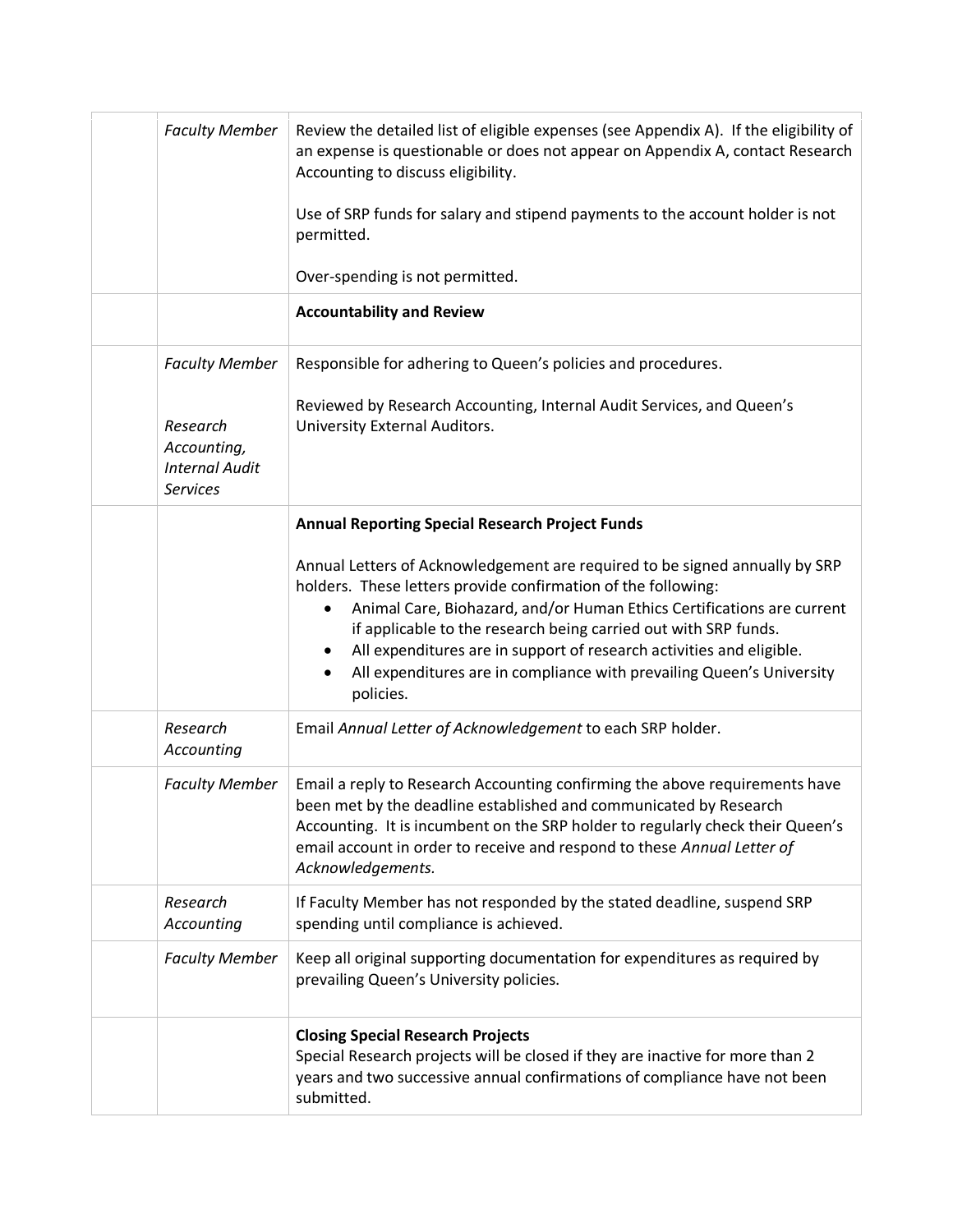| Research<br>Accounting | Close SRP if inactive for more than 2 years and two successive annual<br>confirmations of compliance have not been submitted.                                                       |
|------------------------|-------------------------------------------------------------------------------------------------------------------------------------------------------------------------------------|
| Research<br>Accounting | Apply SRP funds to honour existing commitments in the Faculty Member's other<br>research accounts; this will also apply when Faculty Member leaves the employ<br>of the University. |
| Research<br>Accounting | Return remaining funds to the Faculty/School of the Faculty Member after<br>existing commitments have been discharged.                                                              |

## **Appendix A**

| <b>Eligible Expenses</b>                                                                                                                                                                                                                                                                                                                    | <b>Ineligible Expenses</b>                                                                                                                                                                                                                                                                                                                                                                                                                                                                                                                            |
|---------------------------------------------------------------------------------------------------------------------------------------------------------------------------------------------------------------------------------------------------------------------------------------------------------------------------------------------|-------------------------------------------------------------------------------------------------------------------------------------------------------------------------------------------------------------------------------------------------------------------------------------------------------------------------------------------------------------------------------------------------------------------------------------------------------------------------------------------------------------------------------------------------------|
|                                                                                                                                                                                                                                                                                                                                             | <b>Compensation Related Expenses</b>                                                                                                                                                                                                                                                                                                                                                                                                                                                                                                                  |
| Salaries, stipends and non-discretionary benefits<br>$\bullet$<br>for research and administrative personnel<br>Consulting fees<br>$\bullet$<br>Fees paid to research participants<br>$\bullet$<br>Subcontract costs<br>$\bullet$<br>Clerical salaries directly related to dissemination<br>٠<br>activities<br>Honoraria for guest lecturers | Salaries and stipend payments to the project<br>$\bullet$<br>holder<br>Administrative or management charges and fees<br>$\bullet$<br>(e.g., late fees)<br>Discretionary severance and separation packages<br>$\bullet$                                                                                                                                                                                                                                                                                                                                |
|                                                                                                                                                                                                                                                                                                                                             | <b>Travel and Subsistence Expenses</b>                                                                                                                                                                                                                                                                                                                                                                                                                                                                                                                |
| *Must be in accordance with Queen's Travel Policy<br>Travel costs for research field work                                                                                                                                                                                                                                                   | Commuting costs between a residence and place<br>$\bullet$<br>of employment, or between two places of<br>employment<br>Passport and immigration fees<br>$\bullet$<br>Reimbursement for airfare purchased with<br>$\bullet$<br>personal frequent flyer points programs<br>Alcoholic beverages<br>$\bullet$<br>Interest charges levied on overdue invoices or<br>$\bullet$<br>credit card statements<br>Meals if already included in another reimbursable<br>$\bullet$<br>item (e.g., conference fees or travel expenses may<br>include cost of a meal) |
|                                                                                                                                                                                                                                                                                                                                             | <b>Hospitality Expenses</b>                                                                                                                                                                                                                                                                                                                                                                                                                                                                                                                           |
| *Must be in accordance with Queen's Hospitality<br>Policy                                                                                                                                                                                                                                                                                   | Alcoholic Beverages (unless pre-approved in<br>$\bullet$<br>accordance with the Queen's Hospitality Policy)<br>Personal membership to the University Club<br>٠<br>Memberships deemed to be social in nature<br>$\bullet$<br>Non-research related or personal expenses<br>$\bullet$<br>Interest charges levied on overdue invoices or<br>$\bullet$<br>credit card statements<br>Meals if already included in another reimbursable<br>$\bullet$<br>item (e.g., conference fees or travel expenses may<br>include cost of a meal)                        |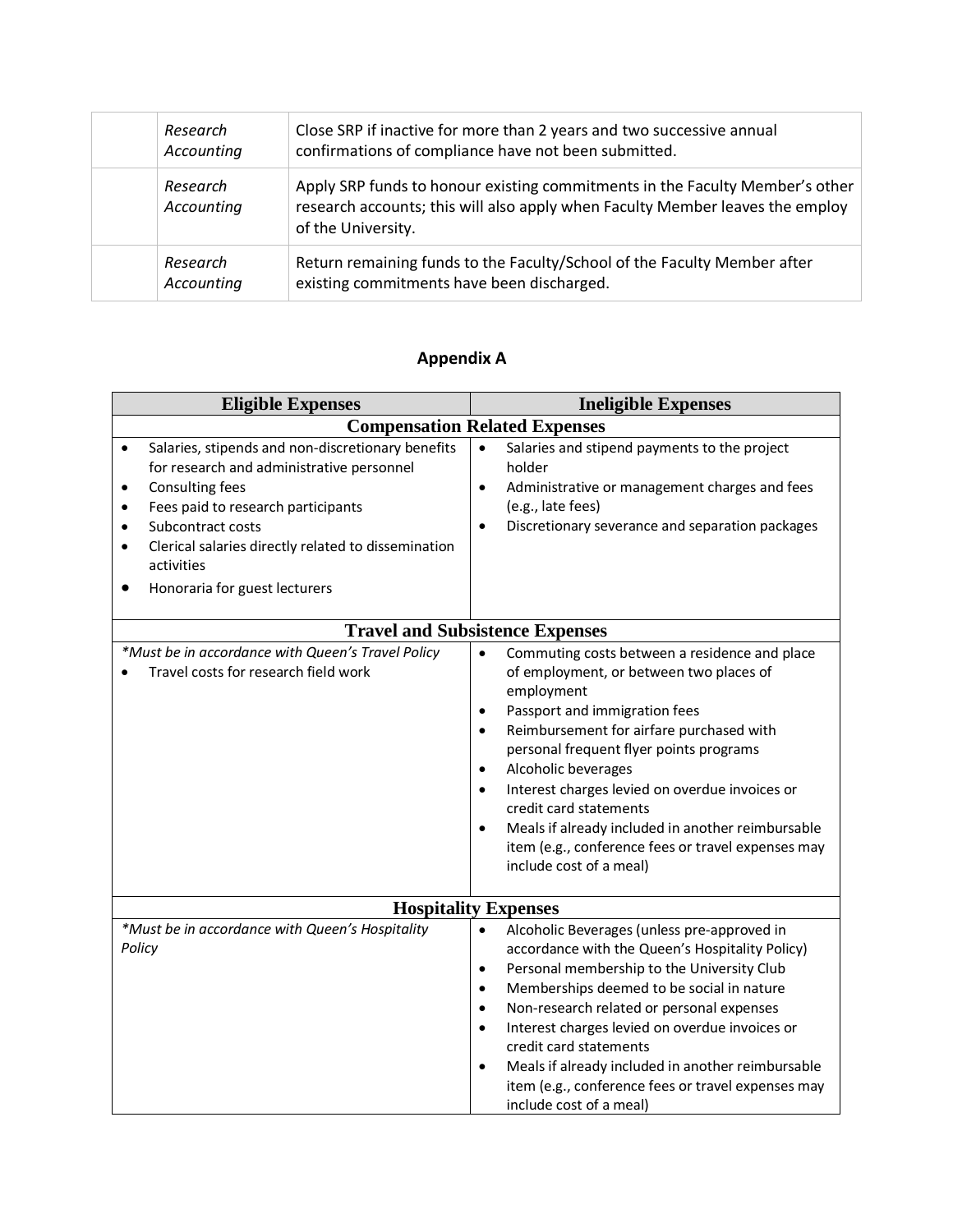|                                  |                                                                                                                                                                                                                                                                                                                                                                                                                                                                                                                                                                                                                                                                                                                                                                                    | $\bullet$                           | Expenses related to accompanying companion(s)<br>unless there is a required accommodation<br>Social events deemed to be personal in nature                                                                                          |
|----------------------------------|------------------------------------------------------------------------------------------------------------------------------------------------------------------------------------------------------------------------------------------------------------------------------------------------------------------------------------------------------------------------------------------------------------------------------------------------------------------------------------------------------------------------------------------------------------------------------------------------------------------------------------------------------------------------------------------------------------------------------------------------------------------------------------|-------------------------------------|-------------------------------------------------------------------------------------------------------------------------------------------------------------------------------------------------------------------------------------|
|                                  | <b>Sabbatical and Leave Expenses</b>                                                                                                                                                                                                                                                                                                                                                                                                                                                                                                                                                                                                                                                                                                                                               |                                     |                                                                                                                                                                                                                                     |
|                                  | Travel costs for research field work<br>Travel to research related conferences<br>Transportation costs to move research<br>equipment & materials to and from sabbatical<br>location and field work location                                                                                                                                                                                                                                                                                                                                                                                                                                                                                                                                                                        | $\bullet$                           | Living expenses (includes accommodation and<br>meal expenses incurred in sabbatical location)<br>Travel expenses from sabbatical<br>accommodation/home to location of regular<br>research activity (except for research field work) |
|                                  | <b>Equipment and Supplies Expenses</b>                                                                                                                                                                                                                                                                                                                                                                                                                                                                                                                                                                                                                                                                                                                                             |                                     |                                                                                                                                                                                                                                     |
| $\bullet$<br>٠<br>$\bullet$<br>٠ | Research equipment and supplies (a direct<br>relationship to the research being performed<br>must be included with the claim)<br>Travel to manufacturers (for major research<br>equipment purchases)<br>Transportation costs for purchased research<br>equipment (e.g., shipping, brokerage and<br>customs charges)<br>Extended warranty for research equipment<br>Staff training on use of research equipment or<br>specialized research facility<br>Maintenance and operating costs for<br>equipment/vehicles used for research (vehicle<br>repair costs require pre-approval if vehicle is not<br>owned by institution)<br>Safety clothing, gear, and footwear necessary to<br>conduct research<br>Construction/renovations and related repair<br>costs for research facilities | $\bullet$                           | Insurance costs for equipment and research<br>vehicles                                                                                                                                                                              |
|                                  |                                                                                                                                                                                                                                                                                                                                                                                                                                                                                                                                                                                                                                                                                                                                                                                    |                                     |                                                                                                                                                                                                                                     |
|                                  | <b>Computers &amp; Electronic Equipment Expenses</b>                                                                                                                                                                                                                                                                                                                                                                                                                                                                                                                                                                                                                                                                                                                               |                                     |                                                                                                                                                                                                                                     |
| $\bullet$                        | Computers, tablets, modems, hardware and                                                                                                                                                                                                                                                                                                                                                                                                                                                                                                                                                                                                                                                                                                                                           | $\bullet$                           | Monthly connection or rental costs of telephones                                                                                                                                                                                    |
| ٠<br>$\bullet$                   | software required for research<br>Internet service at home only if used for<br>conducting research. Home internet charges<br>must be supported by a detailed justification,<br>explaining why the expense is necessary and how<br>it relates to a particular project. If home internet<br>service is for both personal and business use, a<br>reasonable allocation must be used to support<br>the portion charged to agency grants<br>Cellular phones and smartphone devices (e.g.,<br>BlackBerry, iPhone, Pocket PC), when necessary<br>for research data collection, and with adequate<br>justification                                                                                                                                                                         | $\bullet$<br>$\bullet$<br>$\bullet$ | Connection or installation of communication lines<br>Voice mail<br>Library acquisitions, computer and other<br>information services provided to all members of<br>the institution                                                   |